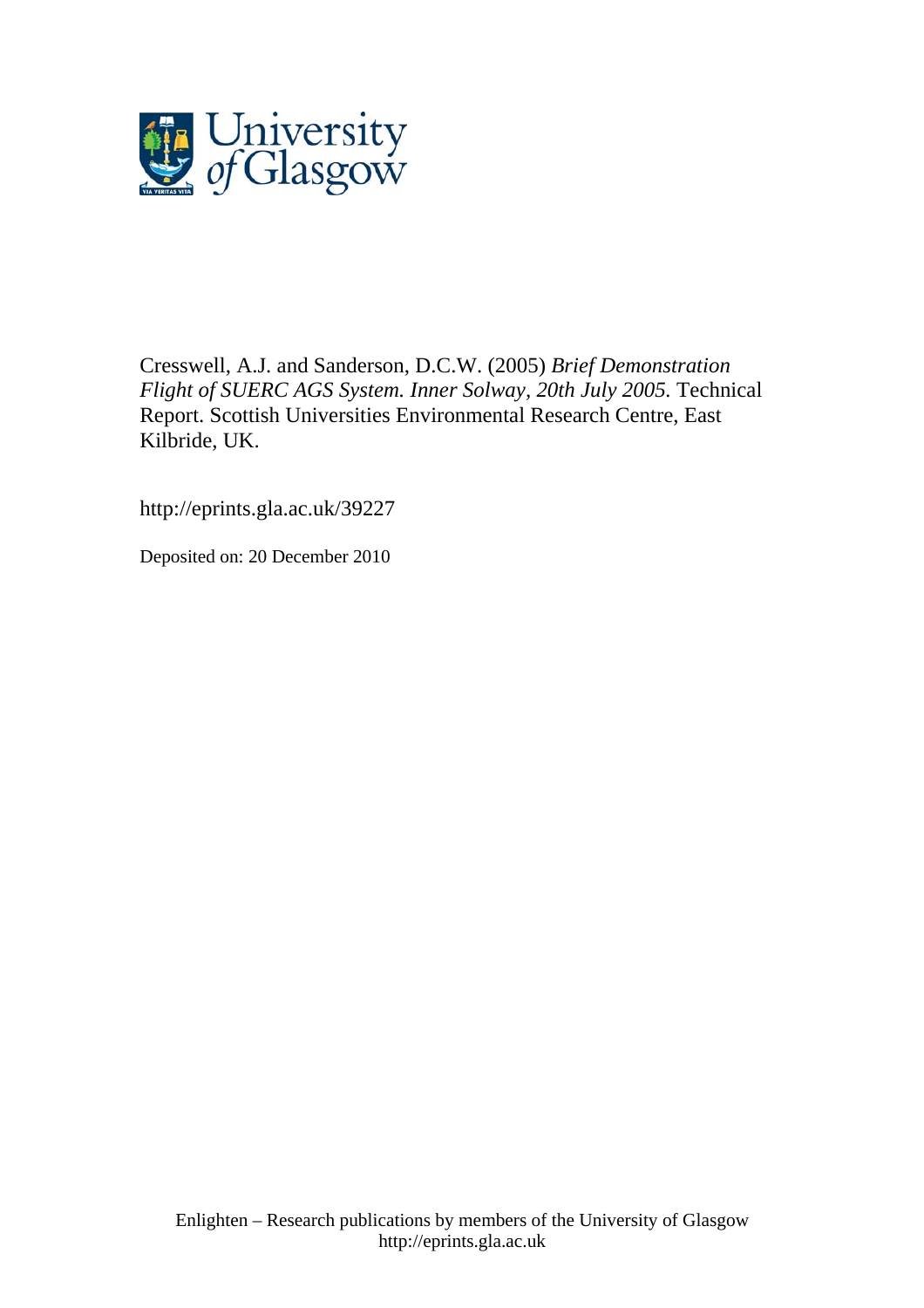

# **Brief Demonstration Flight of SUERC AGS System. Inner Solway, 20th July 2005**

A.J. Cresswell, D.C.W. Sanderson Scottish Universities Environmental Research Centre East Kilbride, Glasgow G75 0QF

East Kilbride Glasgow G75 OQF Telephone: 01355 223332 Fax: 01355 229898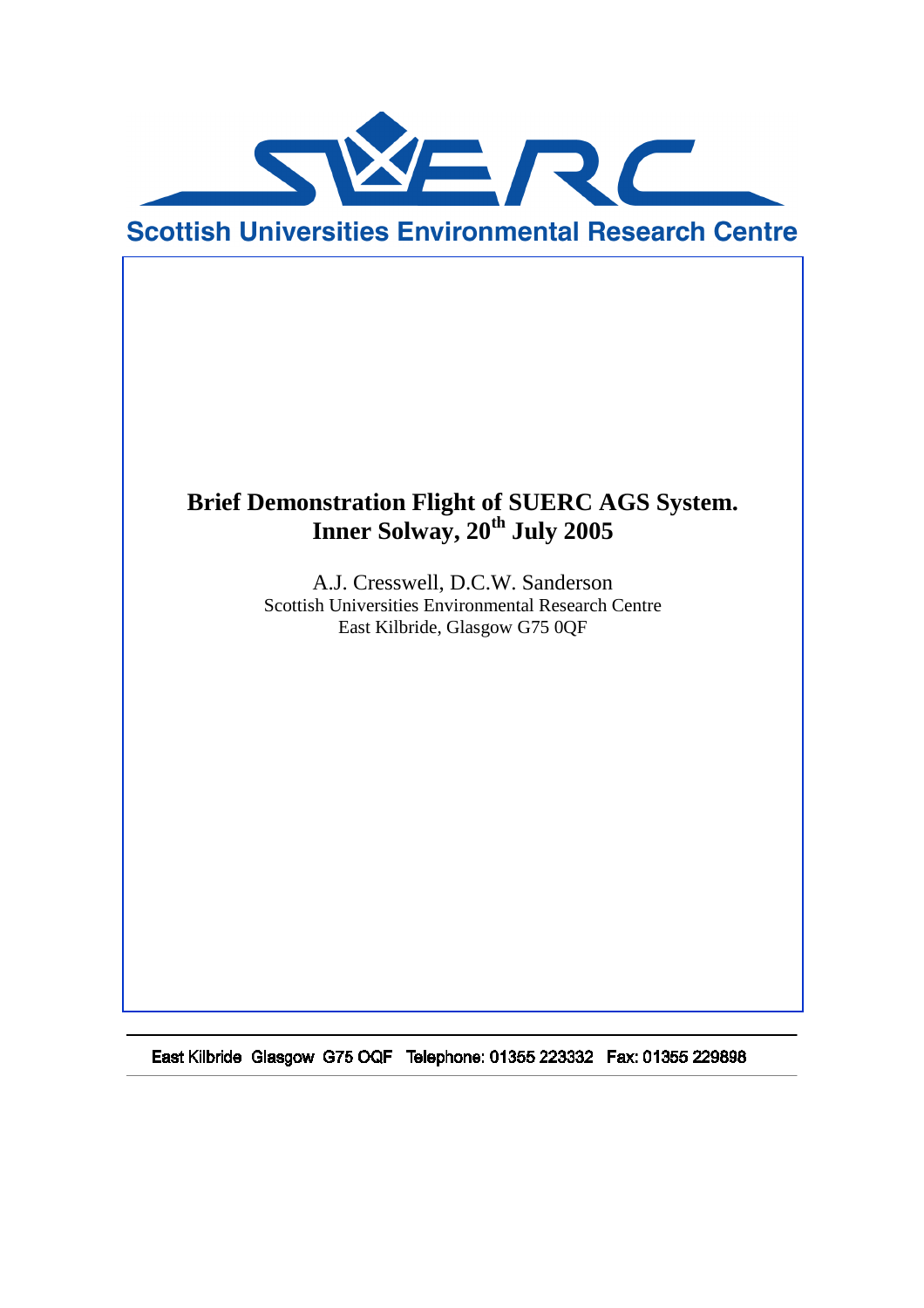### **1. Introduction**

This survey of the Inner Solway area was conducted on the  $20<sup>th</sup>$  July 2005, to demonstrate the SUERC Airborne Gamma Spectrometry (AGS) system purchased by QinetiQ for use from fixed wing aircraft in support of security operations. The system has been transferred to AWE in preparation for fixed wing deployment. At time of transfer, a short training session was arranged at SUERC, followed by a demonstration flight using a helicopter to provide hands on experience over a known area for AWE and MOD staff.

The survey area consisted of two large salt marshes (Rockcliffe Marsh and Burgh Marsh), separated by the river Eden, and had been surveyed many times since 1992; most recently in April 1999 and June 2000 (Sanderson *et. al.* 2001).

The equipment was installed into an AS355 Twin Squirrel helicopter at Cumbernauld Airport on the afternoon of the  $19<sup>th</sup>$  July, and a functional flight test performed that day. The following morning, the first survey team deployed from Cumbernauld testing the system on route for the Solway, and starting survey prior to refuelling at Carlisle airport. The remainder of the team deployed to Carlisle and assisted with data acquisition in rotation during the  $20<sup>th</sup>$ July Survey lines were separated by approximately 500m were flown east-west, each line being approximately 12km long. One line was flown on arrival in the survey area, with the rest of the survey flown following refuelling at Carlisle. A final short flight included a hover manoeuvre over the centre of Rockcliffe Marsh and a series of lines over the same area at increasing ground clearance. Mapping computers were set up in Carlisle airport and used to demonstrate real time data reduction and mapping. At end of survey, the equipment was transferred to an AWE vehicle and taken to Aldermaston.

This short note summarises the data recorded and maps produced. All data have been digitally archived and can be used for training purposes.

### **2. Results**

Initial results were analysed at Carlisle Airport, using calibration coefficients derived for the ECCOMAGS exercise in May 2002 (Sanderson *et. al.* 2003). The <sup>137</sup>Cs distribution determined in the field using working calibration parameters is shown in figure 1. This map shows considerably less  $137\text{Cs}$  activity per unit area than the 1999 data, and the mapping parameters used have smoothed out some of the details of the distribution.

Prior to the survey, a set of measurements was taken on calibration pads at SUERC. These have been used subsequently to generate a revised stripping matrix. Though the survey did not include the standard set of measurements to determine other calibration parameters, there is some data that can be used to approximate these parameters. A couple of lines at the western edge of the survey area crossed the Solway at fairly high tide, and the data from these have been used to determine a detector background. A hover manoeuvre over Rockcliffe Marsh has been used to determine altitude correction and approximate sensitivity coefficients, assuming the radiation environment of this area hasn't significantly changed since 1999. These revised parameters were used for post-survey data analysis at SUERC.

The  $137$ Cs distribution determined following this analysis is shown in figure 2, which shows a distribution very similar to that previously measured. The major differences can be attributed to the lack of proper ground controls in the calibration, and some changes in the radiation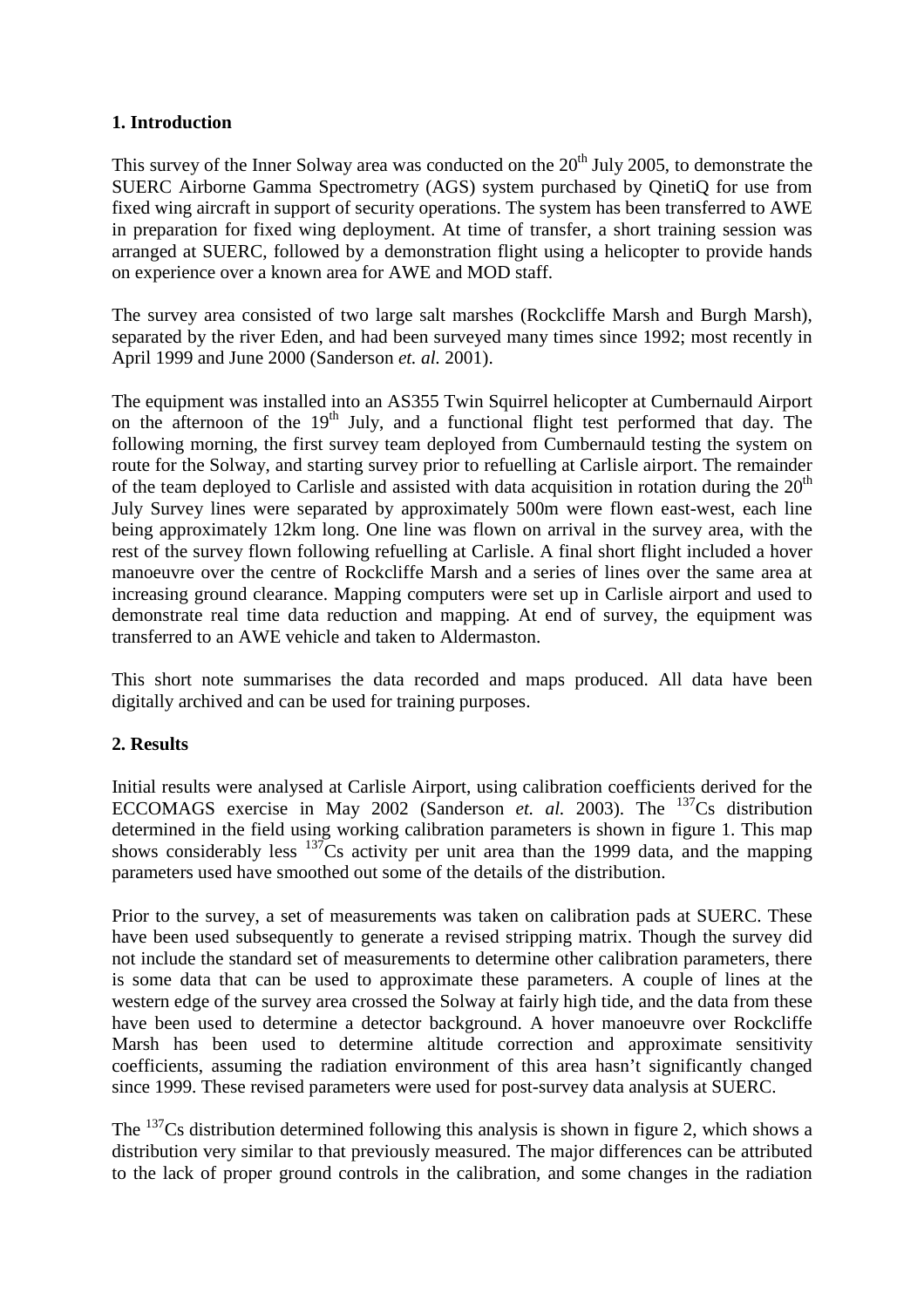environment including significantly higher tidal conditions during this survey and the substantially reduced signal from the western part of Burgh Marsh that had previously been observed to be rapidly eroding.

Figure 3 shows the gamma ray dose rate for this region. This shows the enhanced gamma dose rates on the salt marshes due to the  $^{137}Cs$  activity, and also very much lower dose rates for inland areas corresponding to wet peat bogs.

The natural series activities are shown in figures 4-6. The correlation between the salt marshes and enhanced  $^{40}$ K specific activity indicate that there are some residual interferences in the data, ie: that the stripping matrix used is not entirely correct. The uranium series is mapped using <sup>214</sup>Bi gamma rays. Radon gas in the air during survey can result in contamination of the aircraft with this daughter isotope, and hence much higher signals than given by terrestrial sources. This appears to have happened with the data collected on the first couple of lines, resulting in the very high  $^{214}$ Bi specific activities in the northern part of the survey. Part of this enhanced <sup>214</sup>Bi signal is also showing as a residual interference in the thorium series, mapped using  $^{208}$ Tl gamma rays.

Figure 7 shows the profile plots of  $^{137}Cs$  activity per unit area along a single line that was flown at a range of different heights. It can be seen that as the ground clearance increases the quality of the data collected degrades, with the peak activity per unit area decreasing and spatial features become less well defined. Table 1 gives the mean  $137$ Cs activity per unit area for the section of each of these lines across the highest activity sections of Rockcliffe Marsh. It can be seen that, in addition to a general reduction in measured activity per unit area, the uncertainties associated with such measurements also increase with ground clearance.

| Altitude | Mean $^{137}Cs$ (kBq m <sup>-2</sup> ) |
|----------|----------------------------------------|
| $200$ ft | $52.7 \pm 3.4$                         |
| 300ft    | $48.3 \pm 3.5$                         |
| $400$ ft | $45.3 \pm 4.0$                         |
| 500ft    | $38.0 \pm 4.2$                         |
| 1000ft   | $38.5 \pm 10.5$                        |

**Table 1:** Mean <sup>137</sup>Cs activity per unit area along flight line across Rockcliffe Marsh at different heights.

#### **References**

Sanderson, D.C.W., Cresswell, A.J., White, D.C., Murphy, S., McLeod, J., 2001. *Investigation of Spatial and Temporal Aspects of Airborne Gamma Spectrometry.* DETR Report No. DETR/RAS/01.001.

Sanderson, D.C.W., Cresswell, A.J., Anthony, I.M., Murphy, S., 2003. AGS Exercise Team Report for SURRC, UK. *An International Comparison of Airborne and Ground Based Gamma Ray Spectrometry. Results of the ECCOMAGS 2002 Exercise held 24th May to 4th June 2002, Dumfries and Galloway, Scotland.* pp. 263-275.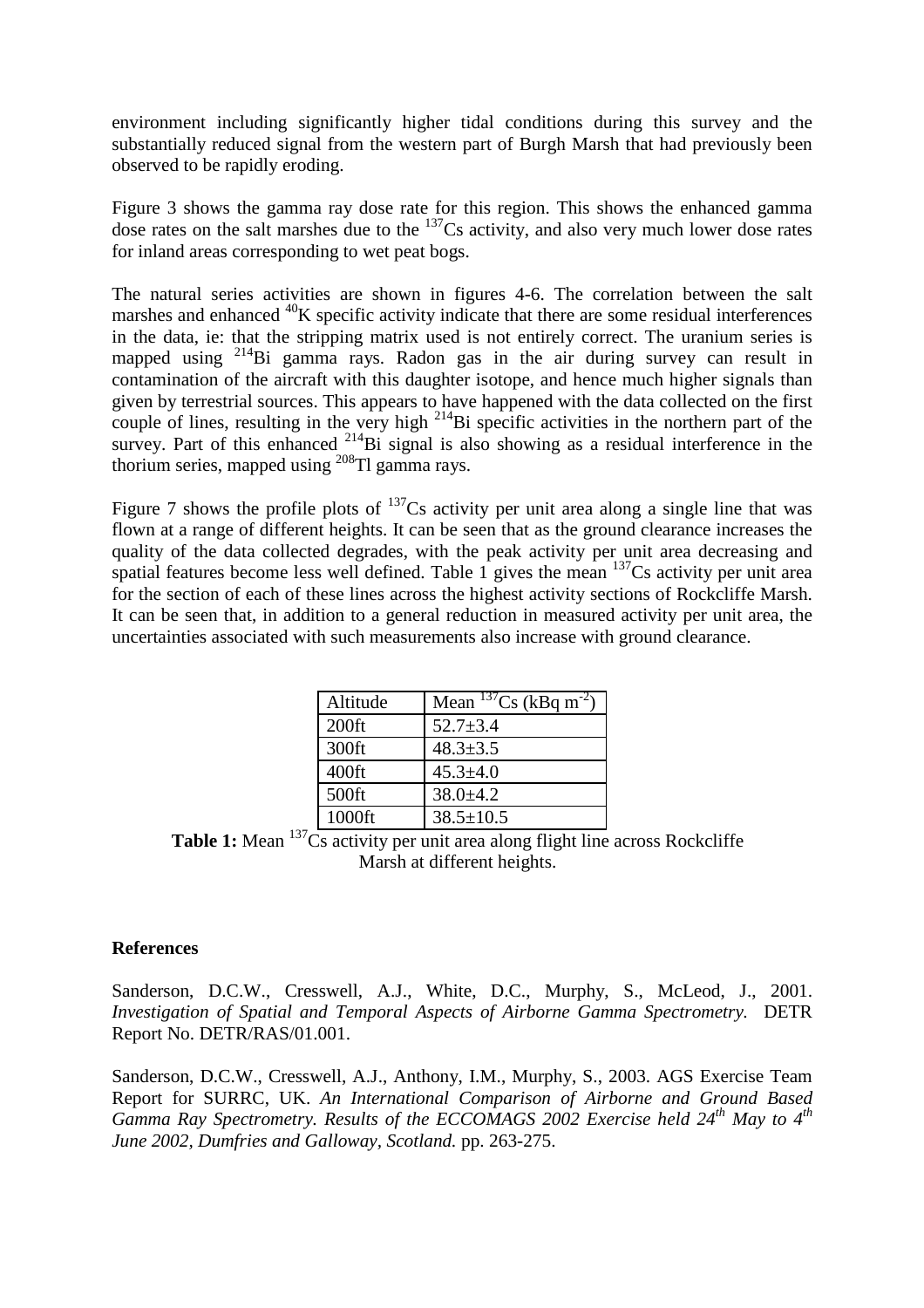

Figure 1: <sup>137</sup>Cs distribution determined using working calibration values in the field.



**Figure 2:** <sup>137</sup>Cs distribution determined after review of calibration values.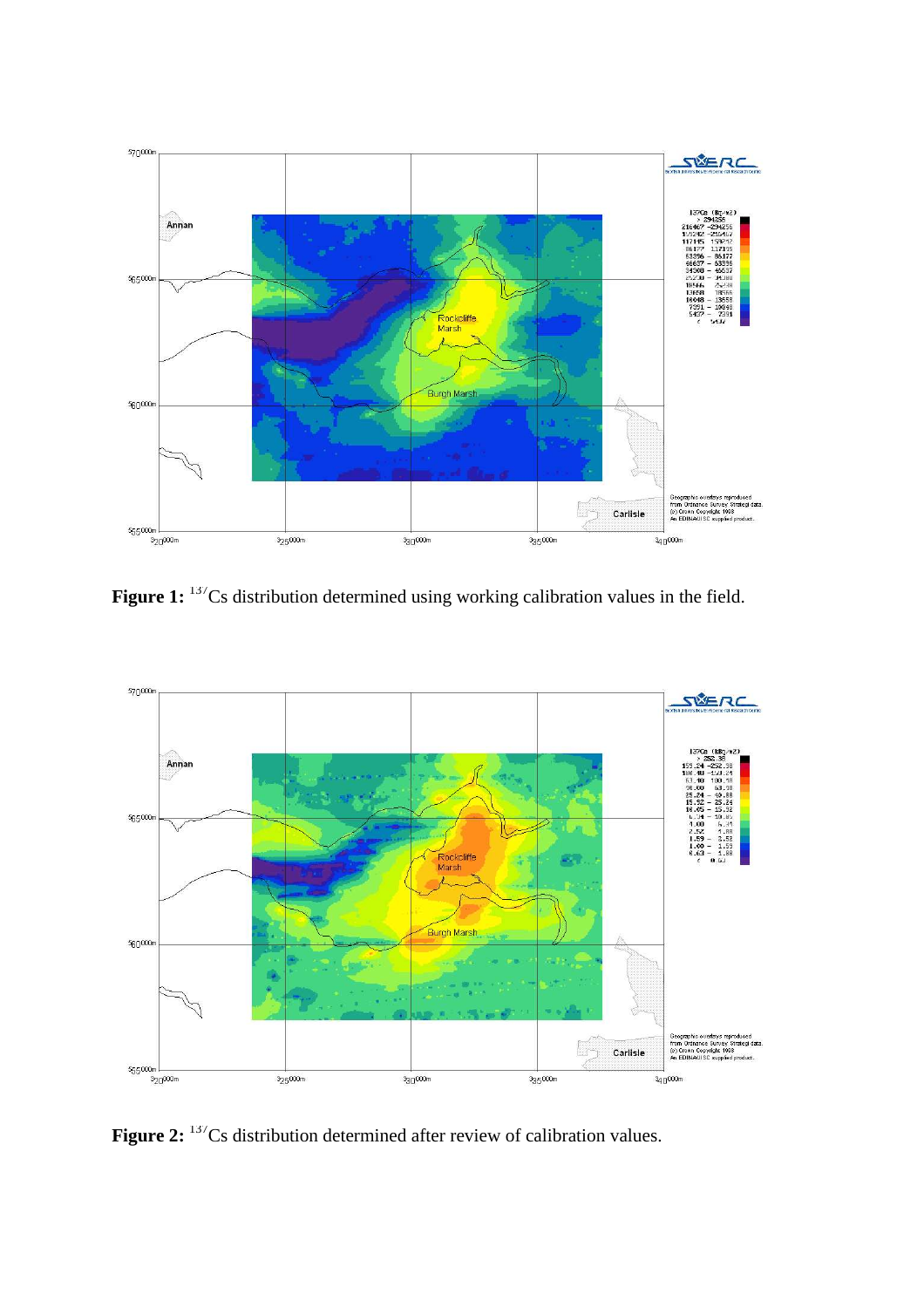

**Figure 3:** Gamma ray dose rate (mGy a<sup>-1</sup>) determined in this survey.



Figure 4: <sup>40</sup>K distribution determined in this survey.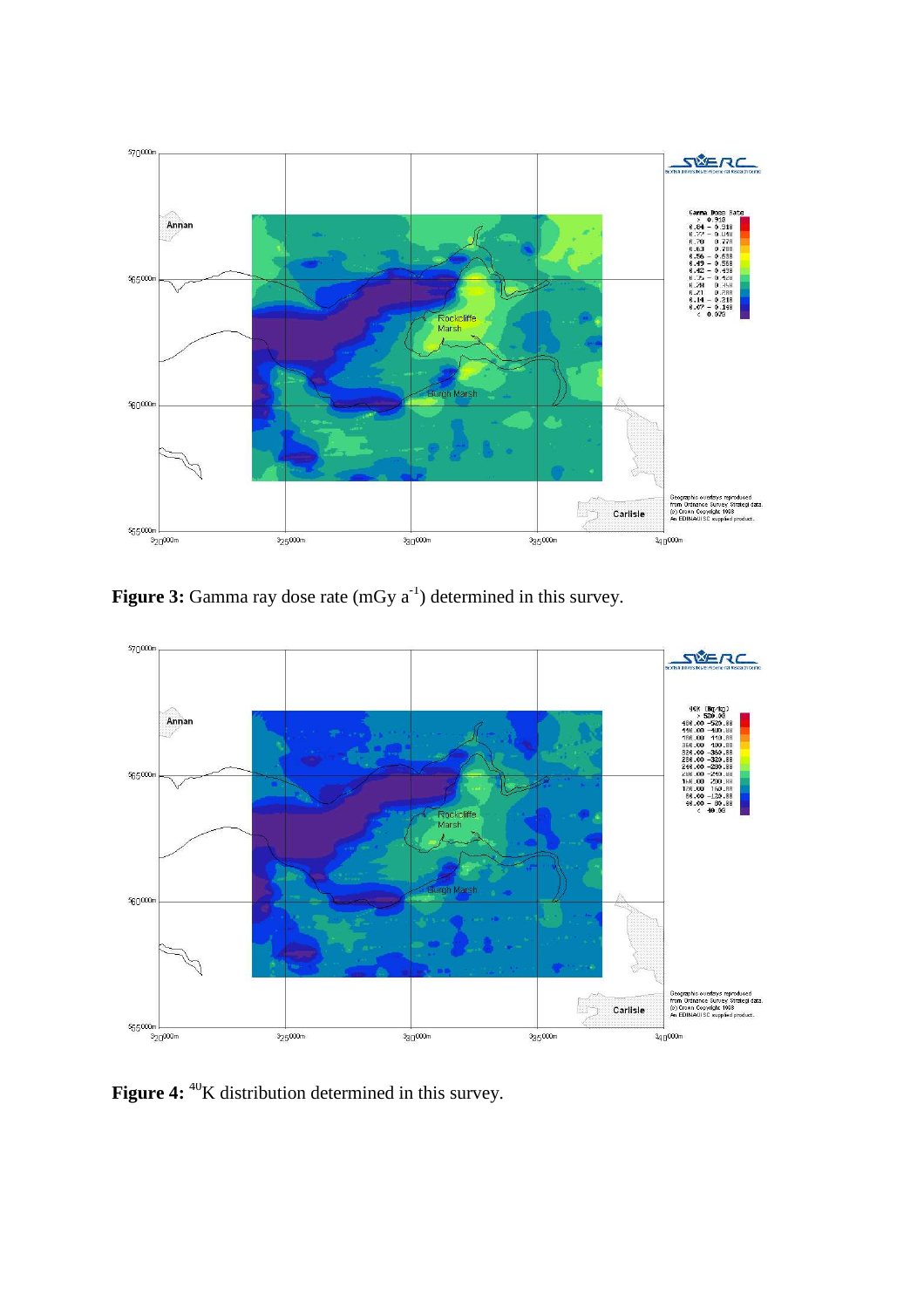

Figure 5: <sup>214</sup>Bi (uranium series) distribution determined in this survey.



**Figure 6:** <sup>208</sup>Tl (thorium series) distribution determined in this survey.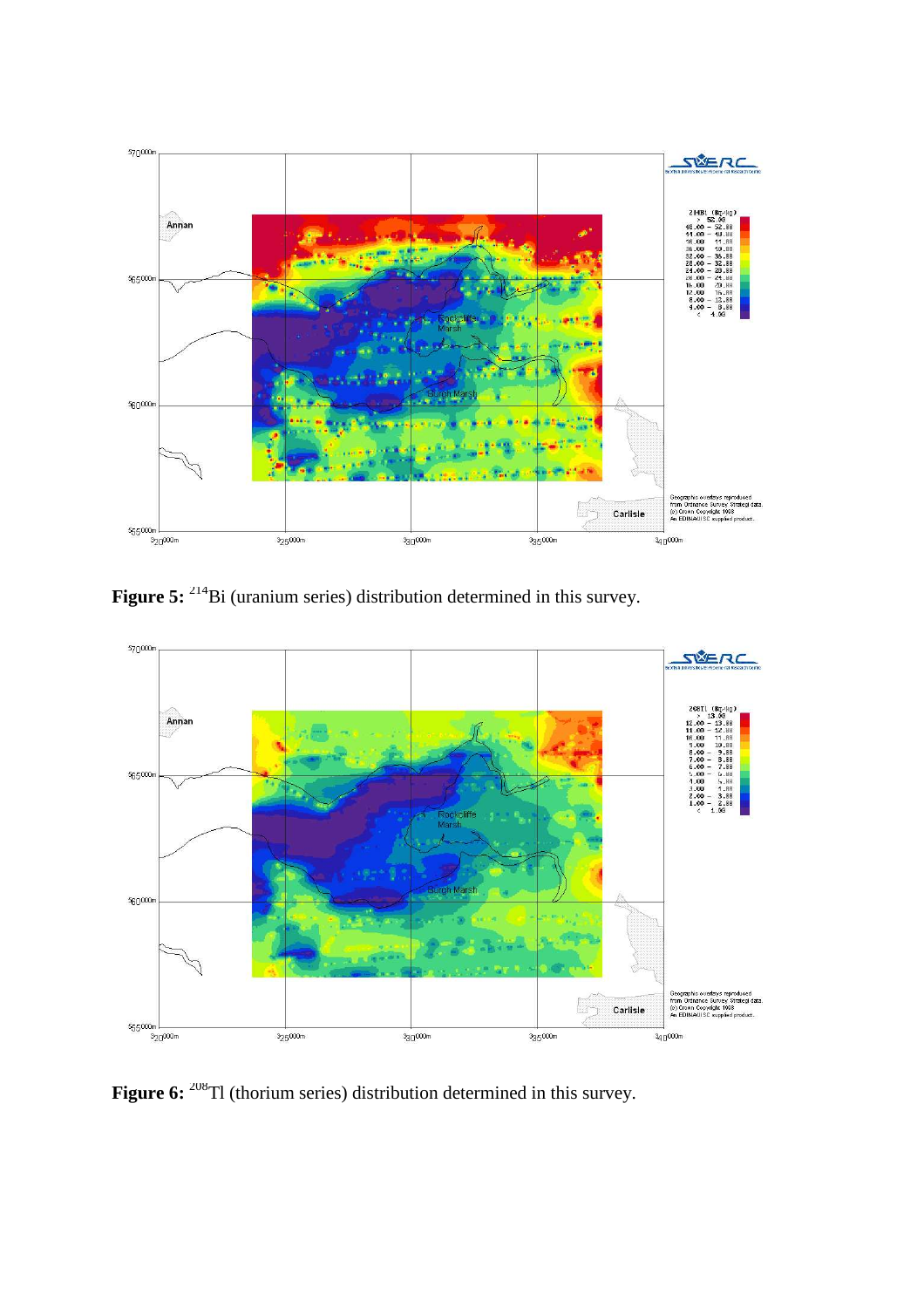

**Figure 7:** <sup>137</sup>Cs activity per unit area measured along the same line at different heights.